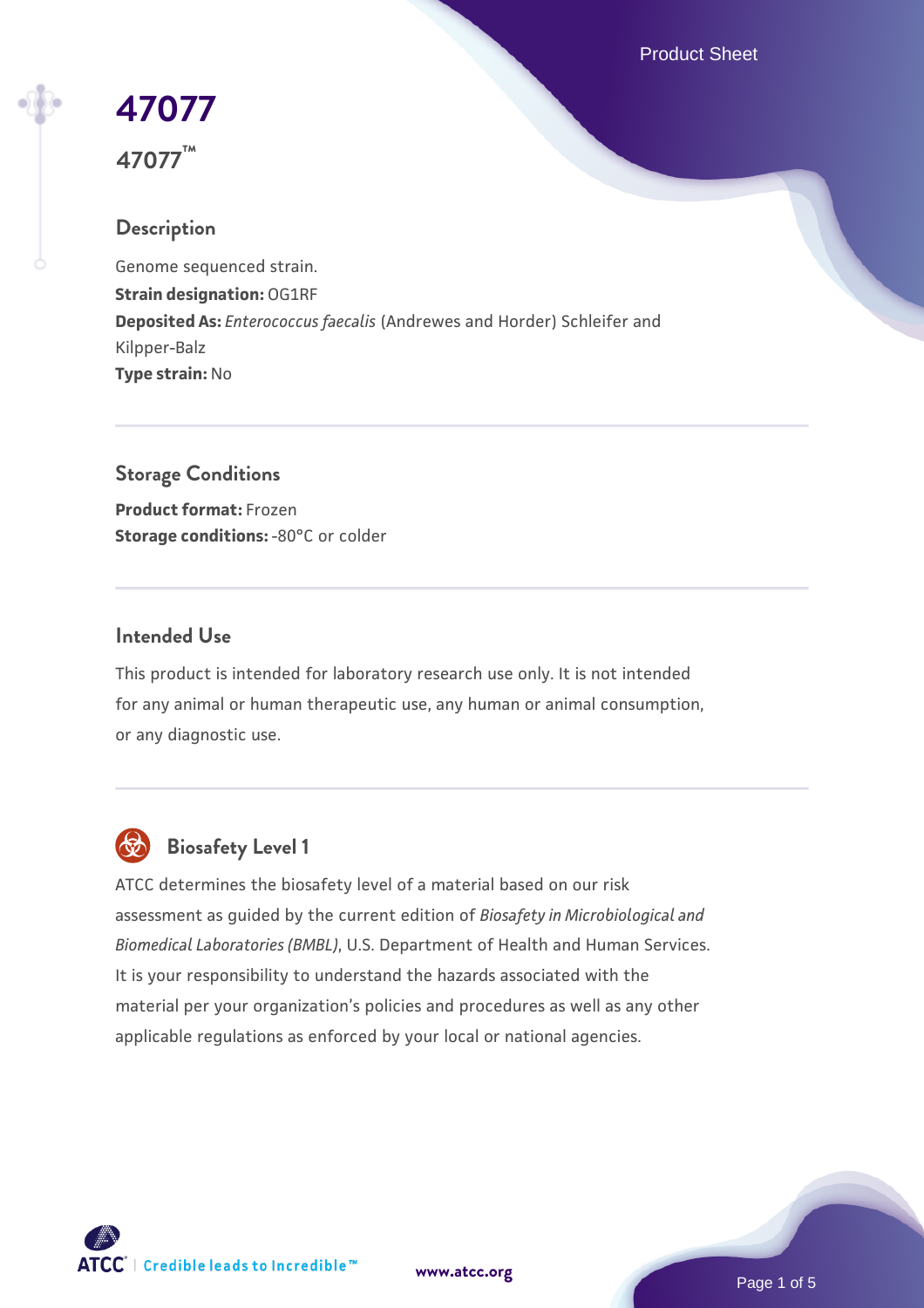ATCC highly recommends that appropriate personal protective equipment is always used when handling vials. For cultures that require storage in liquid nitrogen, it is important to note that some vials may leak when submersed in liquid nitrogen and will slowly fill with liquid nitrogen. Upon thawing, the conversion of the liquid nitrogen back to its gas phase may result in the vial exploding or blowing off its cap with dangerous force creating flying debris. Unless necessary, ATCC recommends that these cultures be stored in the vapor phase of liquid nitrogen rather than submersed in liquid nitrogen.

## **Certificate of Analysis**

For batch-specific test results, refer to the applicable certificate of analysis that can be found at www.atcc.org.

## **Growth Conditions**

**Medium:**  [ATCC Medium 2836: BHI Agar/Broth w/ 100 mcg/ml Rifampicin](https://www.atcc.org/-/media/product-assets/documents/microbial-media-formulations/2/8/3/6/atcc-medium-2836.pdf?rev=4f2f64e5dcbf47fd9079cb40ce95918c) **Temperature:** 37°C **Atmosphere:** Aerobic

### **Handling Procedures**

- 1. Open thawed vial according to enclosed instructions or visit [www.atcc.org](http://www.atcc.org) for instructions.
- 2. Aseptically transfer the entire contents to a 5-6 mL tube of #2836 broth. Additional test tubes can be inoculated by transferring 0.5 mL of the primary broth tube to these secondary tubes.
- 3. Use several drops of the primary broth tube to inoculate a #2836 plate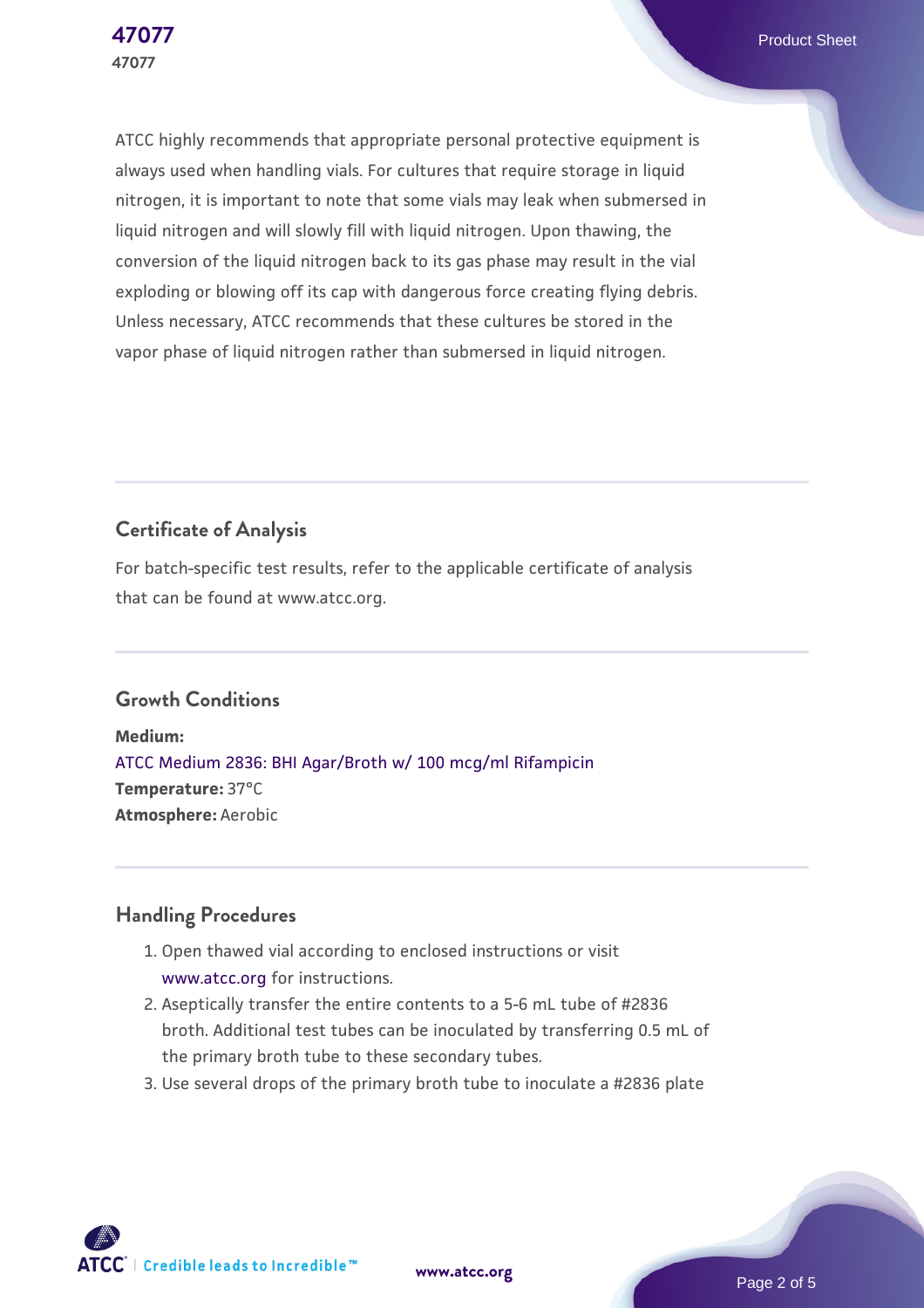and/or #2836 agar slant. 4. Incubate at 37°C for 24 hours.

#### **Notes**

**47077**

Additional information on this culture is available on the ATCC® web site at www.atcc.org.

## **Material Citation**

If use of this material results in a scientific publication, please cite the material in the following manner: 47077 (ATCC 47077)

#### **References**

References and other information relating to this material are available at www.atcc.org.

#### **Warranty**

The product is provided 'AS IS' and the viability of ATCC® products is warranted for 30 days from the date of shipment, provided that the customer has stored and handled the product according to the information included on the product information sheet, website, and Certificate of Analysis. For living cultures, ATCC lists the media formulation and reagents that have been found to be effective for the product. While other unspecified media and reagents may also produce satisfactory results, a change in the ATCC and/or depositor-recommended protocols may affect the recovery, growth, and/or function of the product. If an alternative medium formulation or reagent is used, the ATCC warranty for viability is no longer

**[www.atcc.org](http://www.atcc.org)**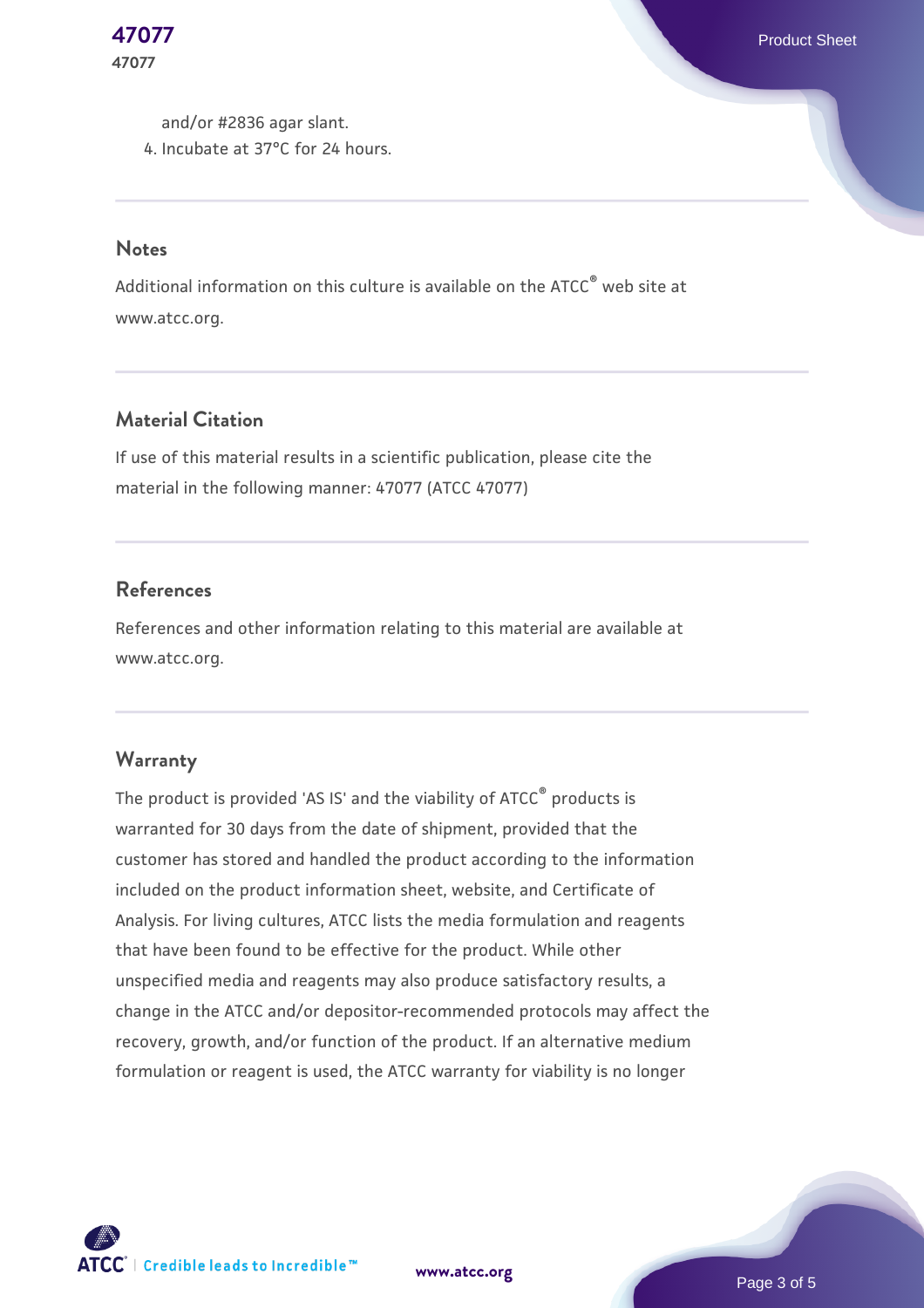

valid. Except as expressly set forth herein, no other warranties of any kind are provided, express or implied, including, but not limited to, any implied warranties of merchantability, fitness for a particular purpose, manufacture according to cGMP standards, typicality, safety, accuracy, and/or noninfringement.

#### **Disclaimers**

This product is intended for laboratory research use only. It is not intended for any animal or human therapeutic use, any human or animal consumption, or any diagnostic use. Any proposed commercial use is prohibited without a license from ATCC.

While ATCC uses reasonable efforts to include accurate and up-to-date information on this product sheet, ATCC makes no warranties or representations as to its accuracy. Citations from scientific literature and patents are provided for informational purposes only. ATCC does not warrant that such information has been confirmed to be accurate or complete and the customer bears the sole responsibility of confirming the accuracy and completeness of any such information.

This product is sent on the condition that the customer is responsible for and assumes all risk and responsibility in connection with the receipt, handling, storage, disposal, and use of the ATCC product including without limitation taking all appropriate safety and handling precautions to minimize health or environmental risk. As a condition of receiving the material, the customer agrees that any activity undertaken with the ATCC product and any progeny or modifications will be conducted in compliance with all applicable laws, regulations, and guidelines. This product is provided 'AS IS' with no representations or warranties whatsoever except as expressly set forth herein and in no event shall ATCC, its parents, subsidiaries, directors, officers, agents, employees, assigns, successors, and affiliates be liable for indirect, special, incidental, or consequential damages of any kind in connection with or arising out of the customer's use of the product. While reasonable effort is made to ensure authenticity and reliability of materials on deposit, ATCC is not liable for damages arising from the misidentification or



**[www.atcc.org](http://www.atcc.org)**

Page 4 of 5